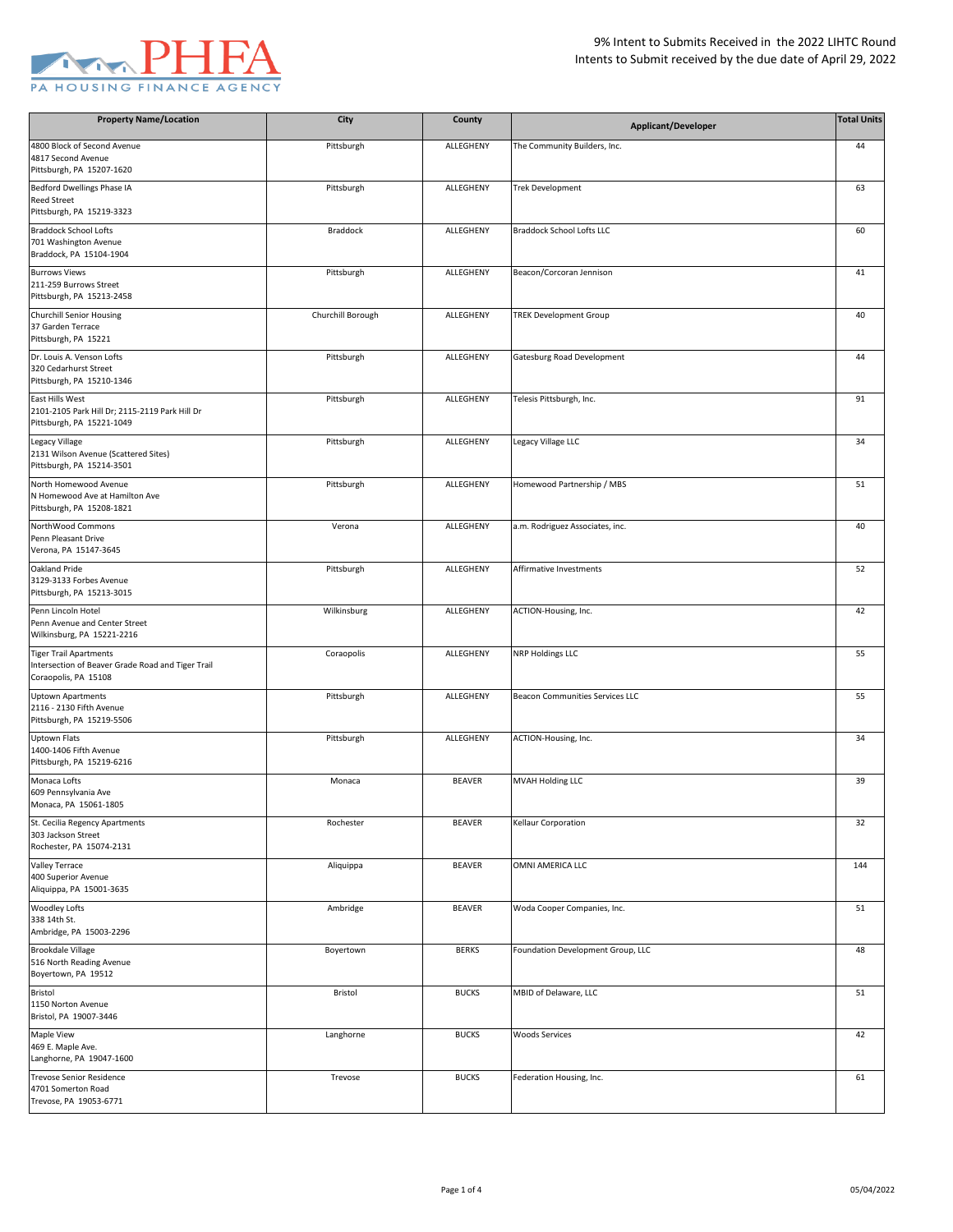

| <b>Trevose Station Apartments</b>                      | Trevose          | <b>BUCKS</b>    | Roizman Development Inc               | 87  |
|--------------------------------------------------------|------------------|-----------------|---------------------------------------|-----|
| 1104 Brownsville Rd                                    |                  |                 |                                       |     |
| Trevose, PA 19053-4549                                 |                  |                 |                                       |     |
| Henley Lofts                                           | Mars             | <b>BUTLER</b>   | Woda Cooper Companies, Inc.           | 59  |
| PA Rt 228 & Park Ave.                                  |                  |                 |                                       |     |
| Mars, PA 16046-2728                                    |                  |                 |                                       |     |
| Garfield School Sr Apts                                | Johnstown        | CAMBRIA         | Gatesburg Road Development            | 54  |
| 280 Decker Avenue                                      |                  |                 |                                       |     |
| Johnstown, PA 15906-1706                               |                  |                 |                                       |     |
| Main Line Views Chester County                         | Paoli            | CHESTER         | Walters                               | 57  |
| 27-29 Industrial Blvd.                                 |                  |                 |                                       |     |
| Paoli, PA 19301-1601                                   |                  |                 |                                       |     |
| Saint Michaels Villa                                   | Downington       | CHESTER         | Church Housing Corporation            | 54  |
| 415 Bondsville Road                                    |                  |                 |                                       |     |
| Downington, PA 19335                                   |                  |                 |                                       |     |
| The Villas of West Whiteland                           | Exton            | CHESTER         | Delaware Valley Developer Company     | 32  |
| 199 Sunrise Blvd.                                      |                  |                 |                                       |     |
| Exton, PA 19341                                        |                  |                 |                                       |     |
|                                                        |                  |                 |                                       |     |
| Willows at Valley Run Phase 2<br>2131 Lincoln Hwy East | Coatesville      | CHESTER         | MBID of Delaware, LLC                 | 60  |
| Coatesville, PA 19320-2415                             |                  |                 |                                       |     |
|                                                        |                  |                 |                                       |     |
| <b>Bloom Heights</b>                                   | Bloomsburg       | COLUMBIA        | Community Strategies Group            | 32  |
| Franklin Avenue<br>Bloomsburg, PA 17815-1256           |                  |                 |                                       |     |
|                                                        |                  |                 |                                       |     |
| Aquila                                                 | Mechanicsburg    | CUMBERLAND      | Monarch Development Group LLC         | 48  |
| <b>Waterford Drive</b>                                 |                  |                 |                                       |     |
| Mechanicsburg, PA 17050-8268                           |                  |                 |                                       |     |
| Normandy Lofts                                         | Shippensburg     | CUMBERLAND      | Woda Cooper Companies, Inc.           | 48  |
| 23 Airport Road                                        |                  |                 |                                       |     |
| Shippensburg, PA 17257-9402                            |                  |                 |                                       |     |
| <b>Hershey Road Apartments</b>                         | Harrisburg       | <b>DAUPHIN</b>  | Commonwealth Development Corporation  | 33  |
| Hershey Road                                           |                  |                 |                                       |     |
| Harrisburg, PA 17112-9732                              |                  |                 |                                       |     |
| J.M.B. Gardens                                         | Harrisburg       | <b>DAUPHIN</b>  | Vice Capital Group                    | 41  |
| 6th Street and Emerald (scattered site)                |                  |                 |                                       |     |
| Harrisburg, PA 17110-2407                              |                  |                 |                                       |     |
| North 6th Street Lofts                                 | Harrisburg       | <b>DAUPHIN</b>  | MVAH Holding LLC                      | 50  |
|                                                        |                  |                 |                                       |     |
|                                                        |                  |                 |                                       |     |
| 1301 N 6th Street                                      |                  |                 |                                       |     |
| Harrisburg, PA 17102-1249                              |                  |                 |                                       |     |
| <b>Silvercare Senior Housing</b>                       | Chester          | DELAWARE        | Everest PACE Center Inc               | 44  |
| 2600 W. 9th Street                                     |                  |                 |                                       |     |
| Chester, PA 19013-2040                                 |                  |                 |                                       |     |
| <b>Chestnut Street Preservation</b>                    | Fairview         | ERIE            | <b>HANDS</b>                          | 45  |
| 7554 Chestnut Street                                   |                  |                 |                                       |     |
| Fairview, PA 16415                                     |                  |                 |                                       |     |
| Downs Drive Apartments                                 | Erie             | ERIE            | <b>HANDS</b>                          | 55  |
| Downs Drive                                            |                  |                 |                                       |     |
| Erie, PA 16509                                         |                  |                 |                                       |     |
| Hammermill Village                                     | Erie             | ERIE            | <b>HANDS</b>                          | 40  |
| 1318 East Lake Road                                    |                  |                 |                                       |     |
| Erie, PA 16507                                         |                  |                 |                                       |     |
|                                                        | Connellsville    | FAYETTE         |                                       | 60  |
| Campbell Estates<br>151 Gibson Terrace                 |                  |                 | Campbell Estates, LP                  |     |
| Connellsville, PA 15425-4426                           |                  |                 |                                       |     |
|                                                        | Brownsville      |                 |                                       |     |
| Hunters Ridge Preservation<br>800 Hunters Ridge        |                  | FAYETTE         | Hunters Ridge Preservation LLC        | 126 |
| Brownsville, PA 15417-9640                             |                  |                 |                                       |     |
|                                                        |                  |                 |                                       |     |
| Miranda Crossing                                       | Waynesboro       | <b>FRANKLIN</b> | Woda Cooper Companies, Inc.           | 60  |
| 10900 Mont Alto Road                                   |                  |                 |                                       |     |
| Waynesboro, PA 17268-8920                              |                  |                 |                                       |     |
| Peerless Lofts                                         | Shippensburg     | <b>FRANKLIN</b> | Peerless Lofts, LLC                   | 71  |
| 40 Lurgan Avenue                                       |                  |                 |                                       |     |
| Shippensburg, PA 17257-1622                            |                  |                 |                                       |     |
| <b>Bucktown Center</b>                                 | Dunmore          | LACKAWANNA      | United Neighborhood Development Corp. | 40  |
| 222 East Drinker Street                                |                  |                 |                                       |     |
| Dunmore, PA 18512                                      |                  |                 |                                       |     |
| Capital Lofts                                          | City of Scranton | LACKAWANNA      | Keystone Community Partners, Ltd      | 50  |
| 300 Brook Street                                       |                  |                 |                                       |     |
| Scranton, PA 18505-2494                                |                  |                 |                                       |     |
| Pine Brook                                             | Scranton         | LACKAWANNA      | <b>UNCDC</b>                          | 40  |
| 600 Capouse Avenue<br>Scranton, PA 18509               |                  |                 |                                       |     |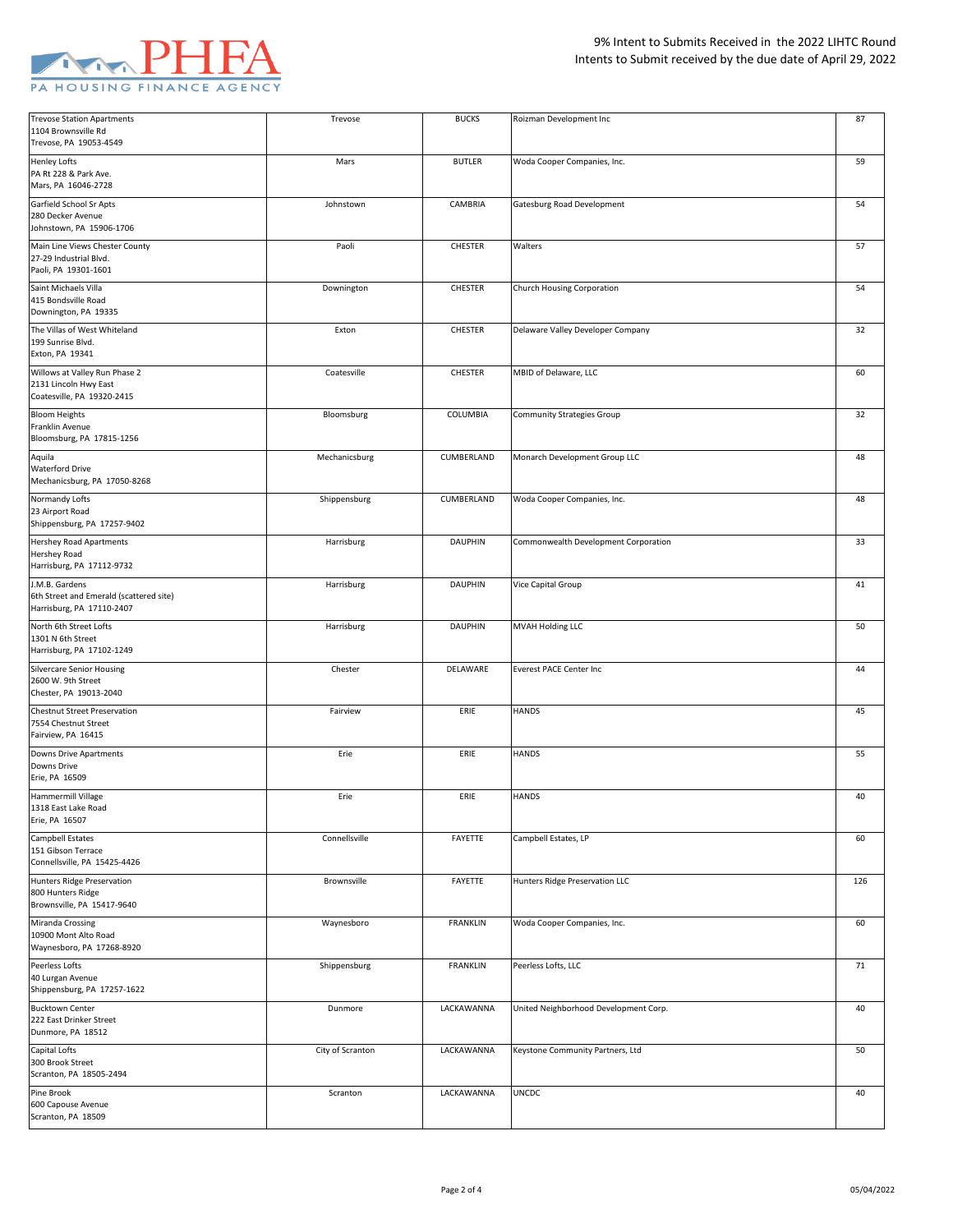

| CBI Preservation Portfolio I<br>941 Wheatland Avenue, Suite 204<br>Lancaster, PA 17603-3180 | Lancaster    | LANCASTER         | Community Basics, Inc.                   | 166 |
|---------------------------------------------------------------------------------------------|--------------|-------------------|------------------------------------------|-----|
|                                                                                             |              |                   |                                          |     |
| Manor View Terrace<br>542 Leaman Avenue<br>Millersville, PA 17551-1110                      | Millersville | LANCASTER         | <b>HDC MidAtlantic</b>                   | 45  |
| Willows at Mill Creek                                                                       | New Holland  | LANCASTER         | MBID of Delaware, LLC                    | 54  |
| 224 Phillip Road<br>New Holland, PA 17557-9431                                              |              |                   |                                          |     |
| <b>Carmany Place Apartments</b>                                                             | Annville     | LEBANON           | Commonwealth Development Corporation     | 48  |
| 750 Mt. Pleasant Road<br>Annville, PA 17003-8806                                            |              |                   |                                          |     |
| Little Lehigh Phase II                                                                      | Allentown    | LEHIGH            | Pennrose                                 | 50  |
| Lehigh Street & Union Street<br>Allentown, PA 18102-4820                                    |              |                   |                                          |     |
| Willows at Calvary Temple                                                                   | Allentown    | LEHIGH            | MBID of Delaware, LLC                    | 54  |
| 3436 Winchester Road<br>Allentown, PA 18104-2239                                            |              |                   |                                          |     |
| <b>Butler Square Apartments</b>                                                             | Drums        | LUZERNE           | Commonwealth Development Corporation     | 60  |
| Maces Road<br>Drums, PA 18222-2021                                                          |              |                   |                                          |     |
| Grier Street Manor                                                                          | Williamsport | LYCOMING          | <b>Chester Street Associates</b>         | 30  |
| 1145 Chester Street<br>Williamsport, PA 17701-4694                                          |              |                   |                                          |     |
| Linn Street Manor                                                                           | Williamsport | LYCOMING          | <b>Diamond Rose Associates</b>           | 26  |
| 2440 Linn Street<br>Williamsport, PA 17701-4295                                             |              |                   |                                          |     |
| <b>Schoolhouse Commons</b>                                                                  | Greenville   | MERCER            | <b>Hudson Companies</b>                  | 41  |
| 35 West Main Street<br>Greenville, PA 16125-2476                                            |              |                   |                                          |     |
| <b>Buchanan School Apartments</b>                                                           | Lewistown    | MIFFLIN           | Alliance Housing Development             | 43  |
| 100 Franklin Ave<br>Lewistown, PA 17044-2036                                                |              |                   |                                          |     |
| Cornerstone at Pennbrook                                                                    | Lansdale     | <b>MONTGOMERY</b> | Walters Cornerstone Development, LLC     | 52  |
| 1500 Pennbrook Parway<br>Lansdale, PA 19446-1111                                            |              |                   |                                          |     |
| <b>Cypress Place</b>                                                                        | Royersford   | MONTGOMERY        | Church Housing Corporation               | 43  |
| 452 South Lewis Road<br>Royersford, PA 19468                                                |              |                   |                                          |     |
| Laudenslager School                                                                         | Hatfield     | MONTGOMERY        | Alliance Housing Development             | 35  |
| 2600 Cowpath Rd<br>Hatfield, PA 19440-2421                                                  |              |                   |                                          |     |
| Montgomery Park III                                                                         | Norristown   | MONTGOMERY        | Elon Affordable Housing, LLC             | 40  |
| 1301 Powell Street<br>Norristown, PA 19401-3323                                             |              |                   |                                          |     |
| The Farmhouse on Woodbine                                                                   | Danville     | <b>MONTOUR</b>    | <b>Community Strategies Group</b>        | 42  |
| 17 Woodbine Lane<br>Danville, PA 17821-8201                                                 |              |                   |                                          |     |
| Canal St Easton                                                                             | Easton       | NORTHAMPTON       | Canal Street LIHTC LLC                   | 60  |
| 508 W Canal St; 548 W Canal St<br>Easton, PA 18042-6450                                     |              |                   |                                          |     |
| <b>Bretz Court Senior</b>                                                                   | Newport      | PERRY             | MVAH Development                         | 50  |
| <b>Bretz Court</b><br>Newport, PA 17074-8606                                                |              |                   |                                          |     |
| 17th Street                                                                                 | Philadelphia | PHILADELPHIA      | Pathways Housing Wellness Corporation    | 40  |
| 17th and Master Streets<br>Philadelphia, PA 19121-4245                                      |              |                   |                                          |     |
| 3031 N 21st Street Senior LLC                                                               | Philadelphia | PHILADELPHIA      | Michaels Development Company             | 56  |
| 3031 N 21st Street<br>Philadelphia, PA 19132                                                |              |                   |                                          |     |
| 5000 Warrington Ave                                                                         | Philadelphia | PHILADELPHIA      | Warrington Development Partners L.P.     | 51  |
| 5000 Warrington Avenue<br>Philadelphia, PA 19143-3325                                       |              |                   |                                          |     |
| Bartram Village Phase I                                                                     | Philadelphia | PHILADELPHIA      | Pennrose LLC                             | 64  |
| 2639 S. 58th Street<br>Philadelphia, PA 19143-6146                                          |              |                   |                                          |     |
| <b>Brown Street Apartments</b>                                                              | Philadelphia | PHILADELPHIA      | Women's Community Revitalization Project | 32  |
| 777-787 N. 38th St., 749-74 Dekalb, 3712-26 Brown<br>Philadelphia, PA 19104                 |              |                   |                                          |     |
| Clearfield Apartments                                                                       | Philadelphia | PHILADELPHIA      | NewCourtland                             | 50  |
| 3030 N 20th Street<br>Philadelphia, PA 19132-1604                                           |              |                   |                                          |     |